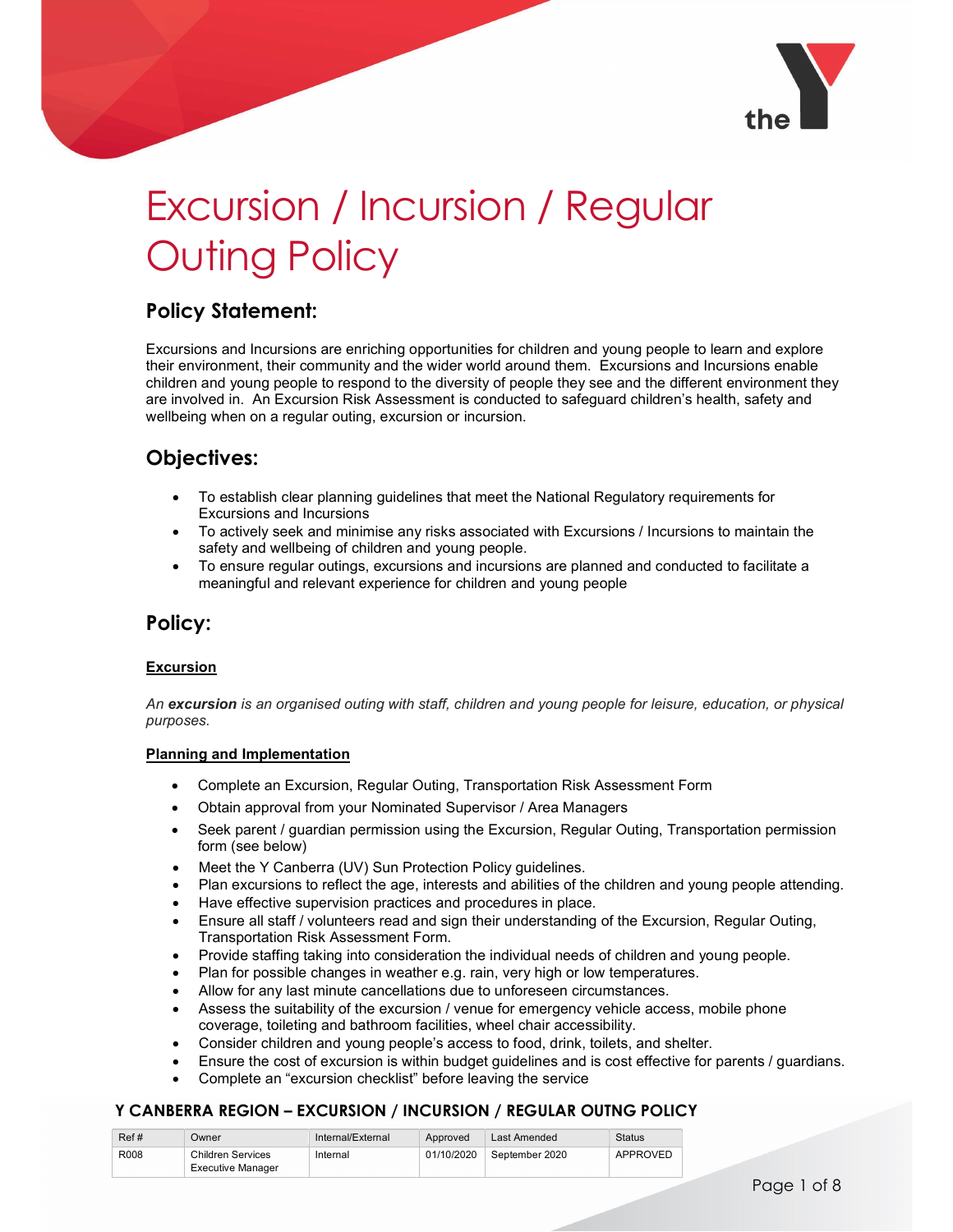

- Provide a two-week minimum notice period to parents / guardians for all planned excursions
- Inform parents / guardians of the mean of transport and any required safety requirements.
- Visit the proposed excursion site prior to an excursion if the site has not been used for an excursion in the past 6 months or if there have been significant changes to the site.
- VAC Care Excursions require a written permission on the morning of the excursion. This will be available at sign in for the parents and checked by the Nominated supervisor before excursion commences.

#### Incursion:

An Incursion is when a Y Canberra Regions invites a member of the community, family or individual into a service to deliver an experience as part of the learning program. Incursions include any external provider or individual delivering voluntarily or for a fee payment.

#### Planning and Implementation

- Assess how the incursion will enhance and extend the interest and learning of the children and young people.
- Incursions are to be approved by Nominated Supervisors / Area Managers.
- Incursions may require parent / guardian permission. Information will be provided to parents / guardians on the incursions date, learning objectives and expectations of the visit.
- Have effective supervision practices and procedures in place.
- Plan for possible changes in weather e.g. rain, very high or low temperatures
- Plan for possible last minute cancellation due to unforeseen circumstances.
- Ensure the cost of incursion is within budget guidelines and is cost effective for parents / guardians.
- Parents / guardians must be given at least one working day's notice of planned incursions.
- Incursions as part of a Vacation Care program which have specified incursions on the booking form do not require additional consent forms.
- Where practical a minimum of 24 hours' notice will be given to parents / guardians regarding any incursions or changes to planned incursions. This may not be possible if an incursion is cancelled due to weather conditions or unforeseen circumstances on the day.

#### Incursion contactors are required to…

- adhere to Safeguarding Children and Young People Policies and Procedures
- sign in / out of services visitors book
- read The Y Canberra Regions Safeguarding Children and Young People Statement
- have a WWVP card ACT / WWCC NSW
- accept the supervision and direction of the service supervisor / manager

#### Regular Outing (Local Excursions)

#### A Regular Outing - An outing to / from a destination regularly included in service / program experiences

- Parent / Guardian are to provide with a description of when the child is to be taken on outings
- For a Regular Outing (Local Excursion) an Excursion, Regular Outing, Transportation Risk Assessment Form must be completed and reviewed annually or as required
- Regular Outings will reflect the age, interests and abilities of the children and young people attending.

| Ref# | Jwner                    | Internal/External | Approved   | Last Amended   | <b>Status</b> |
|------|--------------------------|-------------------|------------|----------------|---------------|
| R008 | <b>Children Services</b> | Internal          | 01/10/2020 | September 2020 | APPROVED      |
|      | <b>Executive Manager</b> |                   |            |                |               |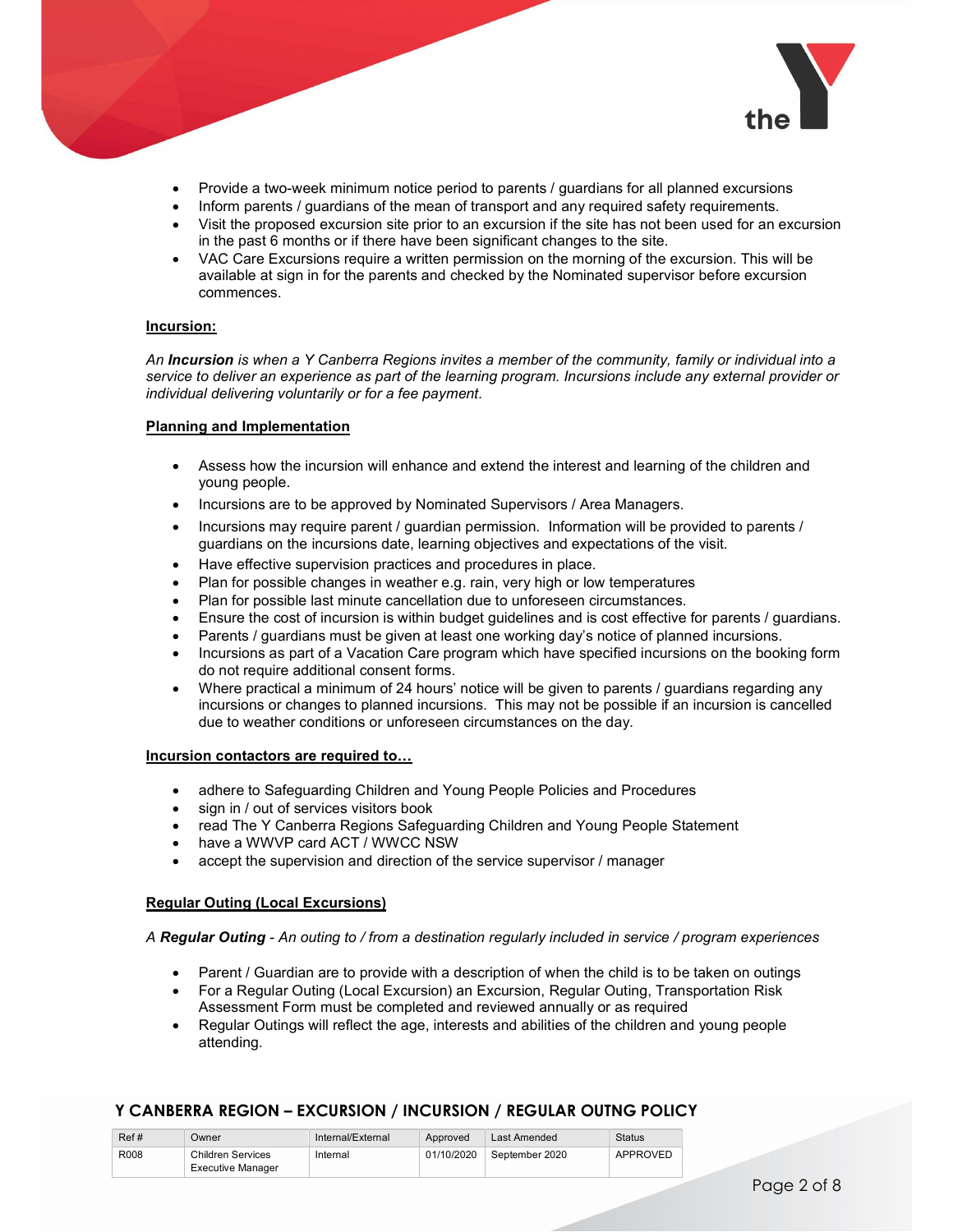

 Excursions to locations visited on a regular basis (Regular Outings) such as the local park, playgrounds, local library may be undertaken when parents / guardians have previously given permission annually on the Y Canberra Regular Outing (Local Excursion) Permission Form

#### Excursion / Incursion / Regular Outing - Preparation and Implementation:

Allocate a designated leader / supervisor to plan, prepare and coordinate the excursion / inclusion. They are responsible for…

- Completing an Excursion, Regular Outing, Transportation Risk Assessment Form (if required)
- Obtain approval for the excursion / incursion from your Nominated Supervisor / Area Managers
- Seek parent / guardian permission using the Excursion, Regular Outing, Transportation permission form (if required)
- Ensure the coordinator / leader / team delivering the excursion / incursion has all the relevant documentation and information.
- Where applicable the excursion / incursion provider's credentials and certificate of public liability insurance have been provided.
- Ensuring the Incursion provider signs in / out on of the site in the 'contractor and visitor sign in sheet / book
- Children have all specific clothing and equipment needs.
- All incursion signed parent / guardian permission forms.
- Ensuring a staff member holds a current first aid certificate.
- Maintaining complete 'Duty of Care' at all times, including for any first aid or emergency action required e.g. lockdown, emergency evacuation
- Take a roll call / head count at the start and end of the excursion / incursion (follow Excursion, Regular Outing, Transportation Form)
- Reflect and record excursion / incursion strengths and areas to improve.
- Ensure there isn't a deviation from the itinerary and timetable of the event.
- They carry a list of all children and young people on the excursion and their emergency contact numbers.
- Having a list of all staff / volunteers / children
- That Y Canberra office is contacted prior to departure for the excursion and informed of any children and young people whom are absent for the day. (VAC Care)
- The designated supervisor will carry a fully charged mobile phone with emergency contact numbers for Manager/Executive Manager and Y Canberra Region Office programmed into the phone.
- The designated supervisor will confirm the booking of any public transport arrangements the 24 hours before the excursion.
- A First Aid Kit is carried on all excursions by the designated First Aid Officer.
- Emergency information and medications are carried for each child including contact numbers and Medical Action plans
- All allergy and dietary requirements are catered for.

#### Departure for Excursion:

Designated Nominated Supervisor/Person in day to day charge, to delegate educators to call rolls to confirm children and young people's attendance.

Educator delegated to contact parents/carers of any absent children and young people to determine whether or not they will be attending that day.

- Designated Nominated Supervisor/Person in day to day charge, to check all consents for excursions are completed by parents prior to excursion departure
- Nominated Supervisor/Person in day to day charge responsible for arranging children and young people into groups and nominating an educator to look after each group.

| Ref# | Jwner                                                | Internal/External | Approved   | Last Amended   | <b>Status</b> |
|------|------------------------------------------------------|-------------------|------------|----------------|---------------|
| R008 | <b>Children Services</b><br><b>Executive Manager</b> | Internal          | 01/10/2020 | September 2020 | APPROVED      |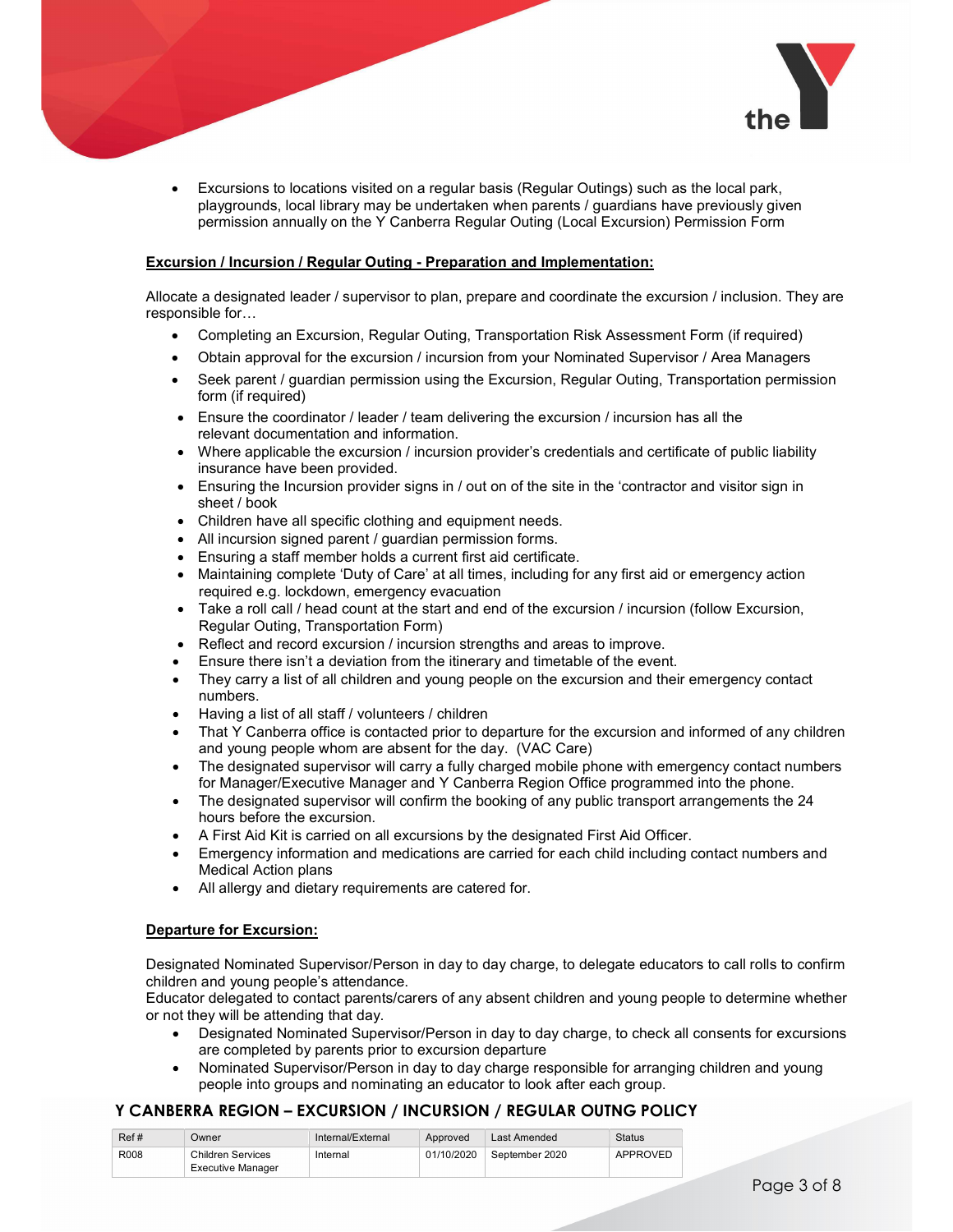

- Group may wear identification badges or Y Canberra Region coloured T-shirts that relate to their group leader if required. For example, blue for one group, red for another.
- Nominated Supervisor/Person in day to day charge to ensure excursion check list is completed
- Nominated Supervisor/Person in day to day charge to call roll and account for all accompanying educators before departing the service.
- If all children and young people are accounted for, the group can be counted on to transport and signature completed on the attendance sheet.
- If travelling by transport, children and young people to board group by group with their designated educator, whilst being counted by another educator. A final roll call is to be conducted once everyone is seated on the transport by the Nominated supervisor/person in day to day charge and the attendance record is to be signed by Responsible person in charge.
- Before departing the excursion venue, the Person in Responsible charge must account for each child seated on the transport, sign attendance record, take a photo of this attendance record and send to OSHC Area Manager and Executive Manager, seeking approval to depart the venue.
- If approval is not received within 3 minutes the responsible person is to contact the Y Canberra Region administration main phone for authorisation to depart.

#### Collaboration and Consultation

- Incursion Contractor engaged to deliver an incursion must be provided with the following documents - The Y Canberra Region Code of Conduct
	- The Y Canberra Region General Health and Safety Guidelines
	- The Y Canberra Region Safeguarding Children and Young People Policy
- Incursion Contractor engaged to deliver an incursion must be provided with the following information via email or letter prior to the date of the incursion
	- The name of Supervision / Manager responsible for the Incursion
	- The Supervision / Manager responsible for the provision of first aid / emergency procedures
	- The Incursion Contactor delivering the experience is expected to abide by the direction of the service Nominated Supervisor, WHS guidelines and the Safeguarding Children and Young People Policy
	- All Y Canberra Region facilities are non-smoking facilities including outdoor areas.
	- The Y Canberra Region reserves the right to request the contractor to depart the premise at any time should they feel that the person/s is in breach of the Code of Conduct, WHS guidelines, Safeguarding Children and Young People Policy or is in any way compromising the health and safety of Y people, children, parent / guardians or visitors on site.
	- A copy of the provider's credentials and certificate of public liability insurance must be requested and retained on file. This would apply to any "business" operation providing incursion experience i.e. if you are paying a fee for the provider to deliver the incursion.

#### Health, Safety and Supervision

- Children should be given clear behaviour guidelines and expectations
- Incidents regarding children's health and safety must be reported to the Nominated Supervisor / Area Manager immediately.
- Supervision of children who are not participating in the excursion / incursion must be in accordance with licensing requirements and suitable programming alternatives must be provided.
- Staff / Child ratios for excursions are: OSHC 1:8 unless the excursion is in close proximity to water where the ratio drops to 1:5 and ELC under 2 years: 1:4, 2 - 3 years: 1:5; 3-5 years: 1:11 (Staff / Child ratios may be altered at the discretion of the Nominated Supervisor / Area Manager dependant on the planned Excursion, Regular Outing, Transportation Risk Assessment)

| Ref# | Jwner                                                | Internal/External | Approved   | Last Amended   | <b>Status</b> |
|------|------------------------------------------------------|-------------------|------------|----------------|---------------|
| R008 | <b>Children Services</b><br><b>Executive Manager</b> | Internal          | 01/10/2020 | September 2020 | APPROVED      |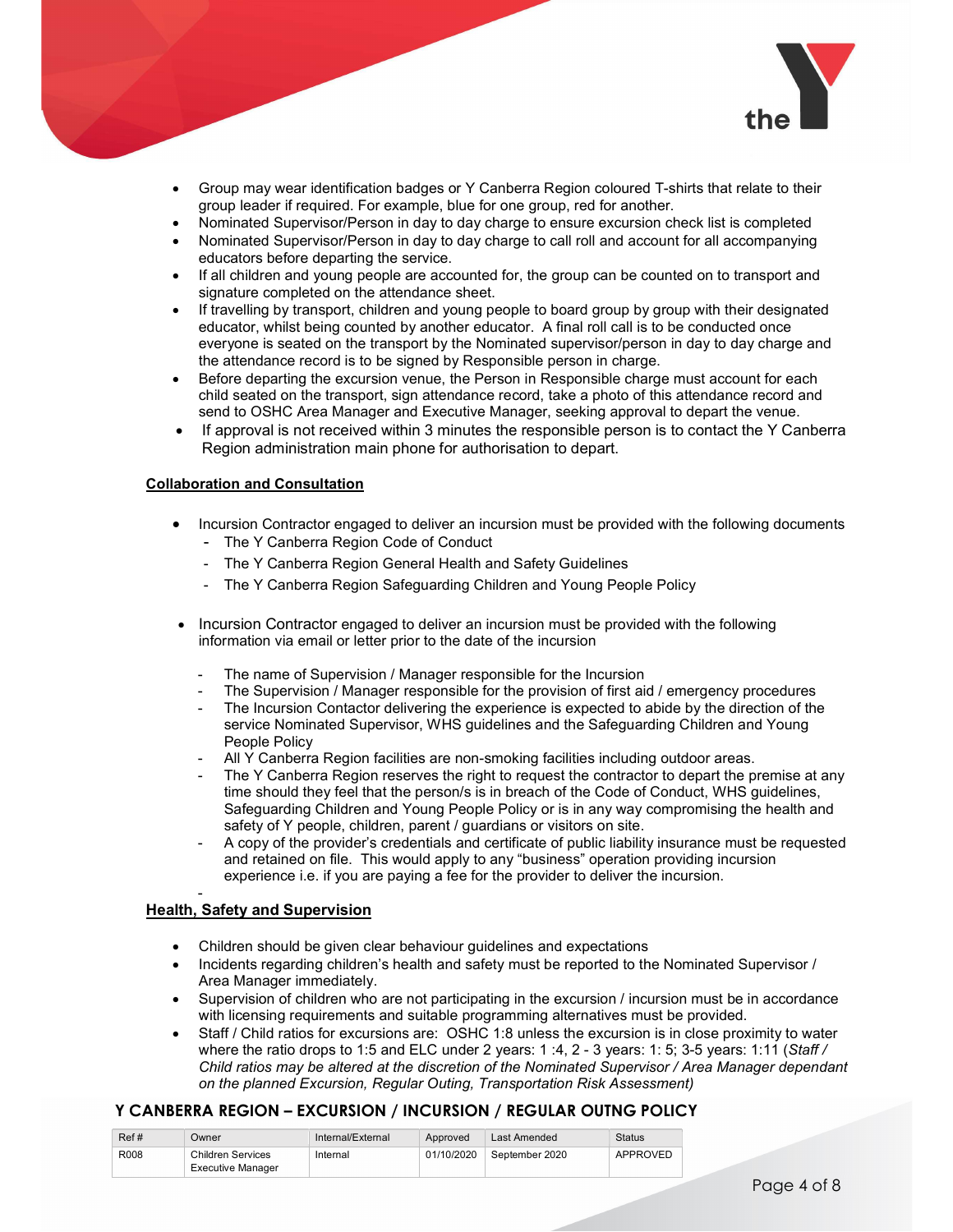

- In the event of vehicle breakdown, the designated supervisor / driver will organise alternative transport arrangements e.g. contact bus company for another bus.
- Staff are to move children and young people to the safest point identified and roll call to be conducted. Children and young people to be supervised and quiet activities initiated. Head counts are to be made as if on excursion to ensure safety of group.
- Children and young people attending Vac Care must wear a coloured shirt / Y Vest.
- Head counts will be taken at least every 30 minutes.
- Roll calls are taken at key times e.g. routine changes, meal breaks, before departure.
- Conduct head counts / roll calls frequently in high risk situations e.g. crowds, near bodies of water.
- In the event of a missing child the Nominated Supervisor / Manager or person in day to day charge of the service shall delegate a staff member to carry out a search of the area. If a child cannot be immediately located, the Nominated Supervisor / Area Manager must be informed immediately. (Runaways and Unaccounted Children and Young People Policy)

#### Swimming and Water Sports Specific

- Excursions that involve swimming or water sports must adhere to 1:5 staff / child ratio and at least one educator on duty must hold a current bronze medallion.
- Venues and locations where water sport excursions are undertaken must be managed by a person holding a suitable qualification for the activity involved.
- Excursions in close proximity to water e.g. lake / wetland / beach are considered HIGH Risk.
- Risk mitigation strategies must be outlined in the Excursion / Regular Outing / Transportation Risk Assessment.
- Parents / Guardian are to indicate their child / children's swimming when giving consent to participate water activities.
- The determination of participation in swimming or water activities will depend on advice from parent / guardian.
- A Water Survival Challenge assessment must take place for each student to participate in the swimming or water activity.
- At the swimming venue children and young people commence in the shallow pool where staff assess the child's water awareness, confidence and ability.
- Once assessed, children and young people will be given a wrist band to wear indicating their swimming proficiency.
- If Parent / Guardian permission is declined swimming or water activities will not proceed.
- Swimming excursions are conducted where qualified lifeguards are present.
- Children and young people are allocated a supervisor for the remainder of the excursion.
- For effective supervision %50 of Y People are required to be in the water and %50 of Y People will remain out of the water to supervise the group as a whole.

#### Accompanying Parent / Guardian / Volunteer

- Parent / Guardians of children and young people attending are considered as volunteers.
- Parent / Guardians are not considered in staff / child ratio.
- Parents / Guardians / Volunteers are required to read the "PARENT VERSION: Safeguarding Children and Young People Policy.
- Parents / Guardians / Volunteers are required to read and sign the "Safeguarding Children and Young People statement on the visitors sign in/out register.
- Parent / Guardians / Volunteers are not to be left alone with children and young people.

#### The Nominated Supervisor / Person in day to day charge has OVERALL RESPONSIBILITY FOR THE SAFETY OF CHILDREN AND YOUNG PEOPLE

| Ref# | Owner                    | Internal/External | Approved   | Last Amended   | <b>Status</b> |
|------|--------------------------|-------------------|------------|----------------|---------------|
| R008 | Children Services        | Internal          | 01/10/2020 | September 2020 | APPROVED      |
|      | <b>Executive Manager</b> |                   |            |                |               |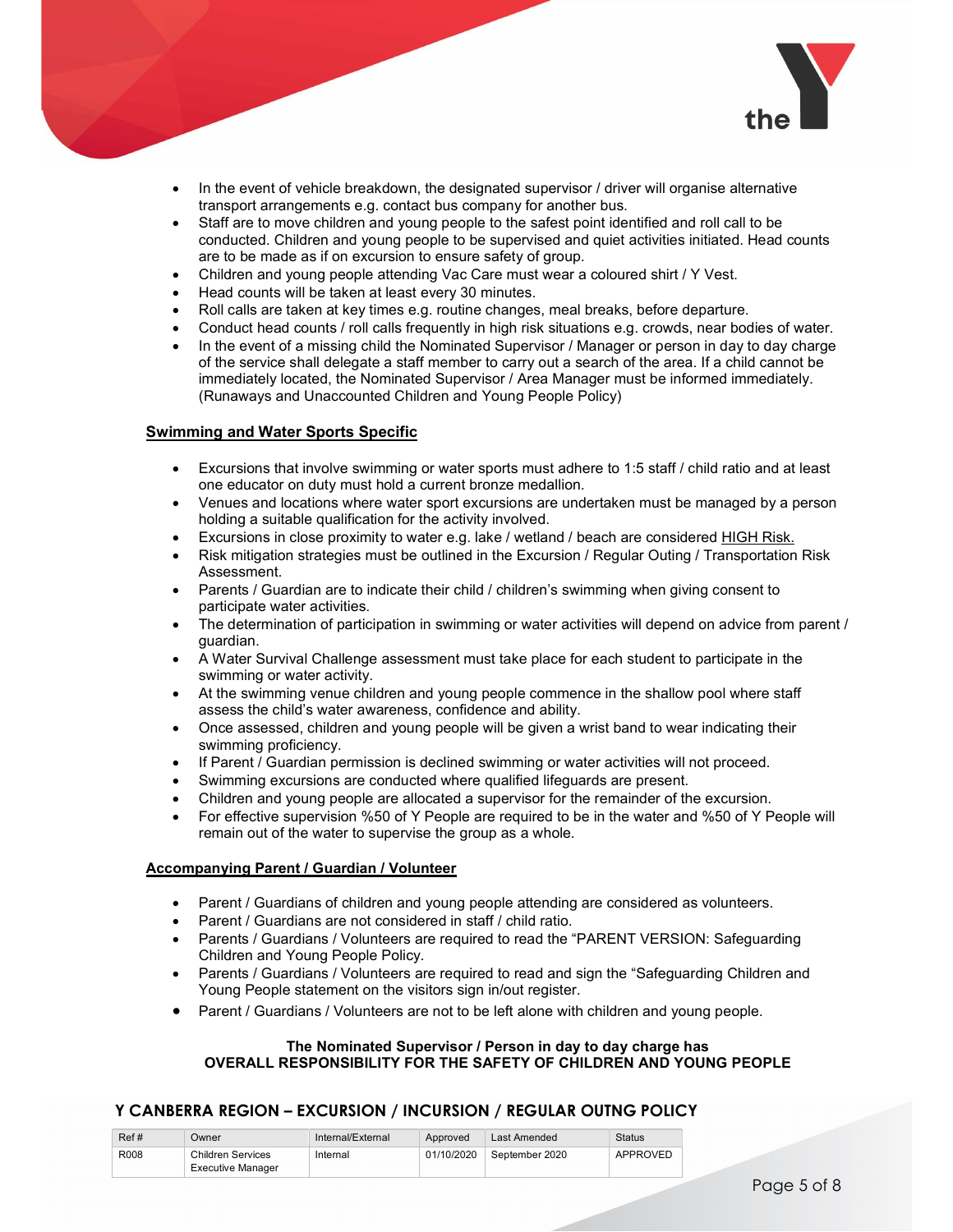

# **Definitions**

**Excursion -** An excursion is an organised outing with staff, children and young people for leisure, education, or physical purposes.

Incursion - An Incursion is when a Y Canberra Regions invites a member of the community, family or individual into a service to deliver an experience as part of the learning program. Incursions include any external provider or individual delivering voluntarily or for a fee payment.

Regular Outing - An outing to / from a destination regularly included in service / program experiences

**Swimming Excursion - Excursions** to pool, beach or other body of water where primary activity is swimming. It does not include other water sports activities such as kayaking or paddle boards.

Accompanying Parent or Guardian - Parent or guardian of child attending excursion who is registered on enrolment record or other authorized nominee as per authorizations within Child Care Management System.

## Scope

Y Canberra Children and young people Services programs only

## Roles and Responsibilities

| Department/Area                                  | <b>Role/Responsibility</b>                                                                                                                                                                                                                                                                                                         |
|--------------------------------------------------|------------------------------------------------------------------------------------------------------------------------------------------------------------------------------------------------------------------------------------------------------------------------------------------------------------------------------------|
| Nominated<br>Supervisor /<br>Coordinator         | Excursion, Regular Outing, Transportation risk assessment Form is completed.<br>Excursion, Regular Outing, Transportation authorisation is obtained<br>Excursion, Regular Outing, Transportation Parent / guardian permission is signed for.<br>Ensure effective supervision is maintained and staff / child ratios are adhered to |
| Staff / Educators                                | Supervision, health, safety and participation of children and young people in<br>maintained throughout the duration of the event.                                                                                                                                                                                                  |
| First aid officer                                | Responsible for the administration of first aid and any medication, medical or dietary<br>requirements, required                                                                                                                                                                                                                   |
| Accompanying<br>parent / guardian /<br>volunteer | Follow the direction of Y Canberra staff<br>Be responsible for their own child attending                                                                                                                                                                                                                                           |

## Related Policies and Forms

- The Y Canberra Excursion, Regular Outing, Transportation Risk Assessment Form
- The Y Canberra Excursion, Regular Outing, Transportation Permission Form
- The Y Canberra Excursion, Regular Outing, Transportation Regular Outing Permission Form
- The Y Canberra Incursion Risk Assessment Form
- Runaways and Unaccounted for Children and young people Policy
- Arrival and Departure Policy (Including Transportation)
- Sun Protection Policy
- Safeguarding Children and Young People Policies and Procedures https://canberra.ymca.org.au/who-we-are/safeguarding-children-and-young-people/v
- Supervision Policy

| Ref# | )wner                    | Internal/External | Approved   | Last Amended   | <b>Status</b>   |
|------|--------------------------|-------------------|------------|----------------|-----------------|
| R008 | Children Services        | Internal          | 01/10/2020 | September 2020 | <b>APPROVED</b> |
|      | <b>Executive Manager</b> |                   |            |                |                 |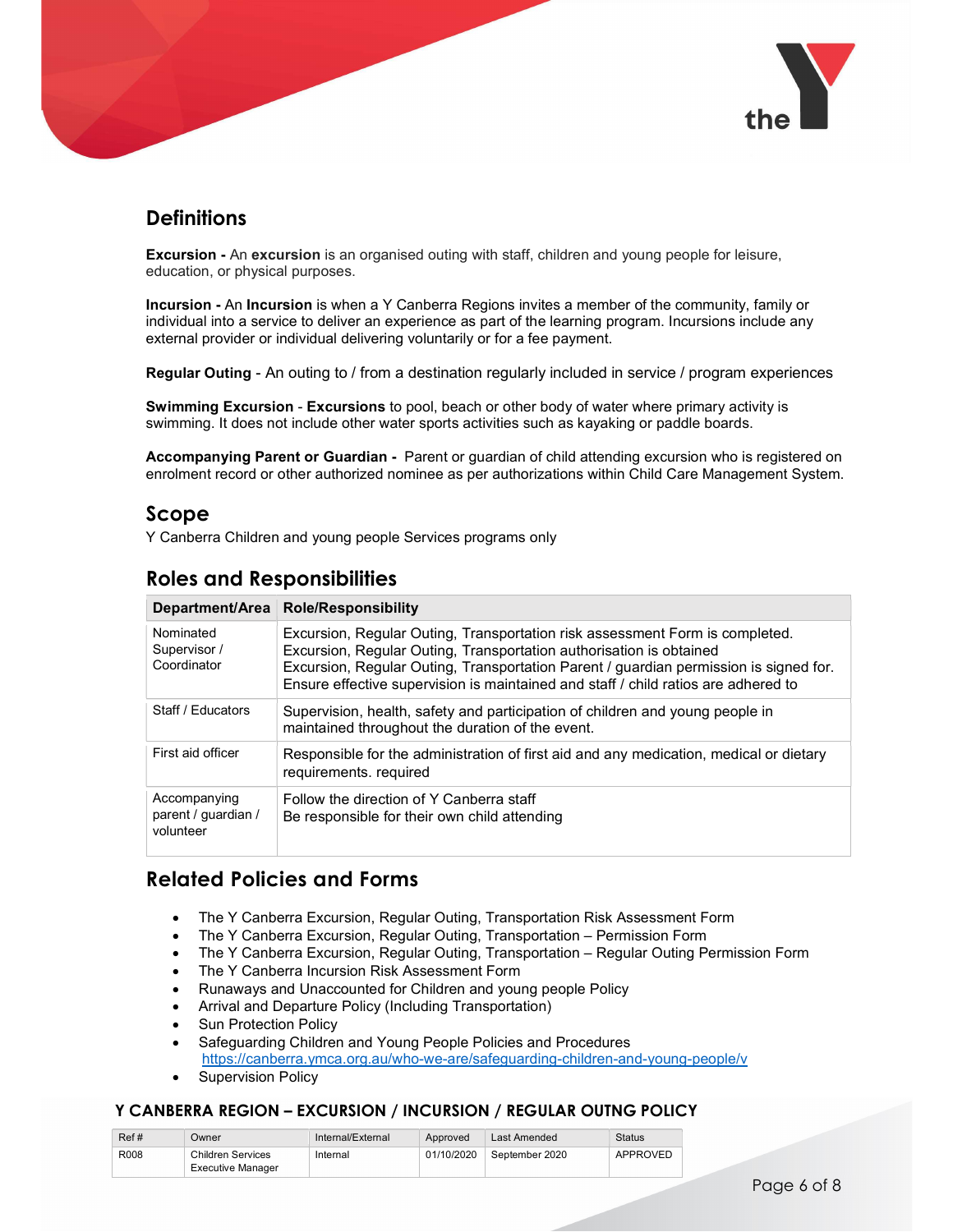

## References:

Education and Care Services National Regulations 2011<br>https://www.legislation.nsw.gov.au/view/whole/html/inforce/current/sl-2011-0653 ACECQA - Safe Transportation of Children – Information Sheet Oct 2020 https://www.acecqa.gov.au/sites/default/files/2020-08/Infosheet-SafeTransportationOfChildren.pdf ACECQA – NQS Excursion Policy sample http://www.northcliffefamily.org/Karri\_Kids/Policies/Excursion%20Policy%20NFCC.pdf ACECQA – Excursion Risk Assessment Template https://www.acecqa.gov.au/resources/applications/sample-forms-and-templates National Regulations: Definition regular transportation – (Reg  $4 - 1$ ) Transport Risk Assessment (Reg 102B, 102C) Authorisation for service to transport children (Reg 102D) Transportation Policies and Procedures (Reg 168 – 2) Definition of Regular Outing (Reg 4 – 1) Risk Assessment conducted before excursion (Reg 100, 101 – 2/d) Authorisations for excursions (Reg 102 – 4)

| Ref# | Dwner                                         | Internal/External | Approved   | Last Amended   | <b>Status</b>   |
|------|-----------------------------------------------|-------------------|------------|----------------|-----------------|
| R008 | Children Services<br><b>Executive Manager</b> | Internal          | 01/10/2020 | September 2020 | <b>APPROVED</b> |